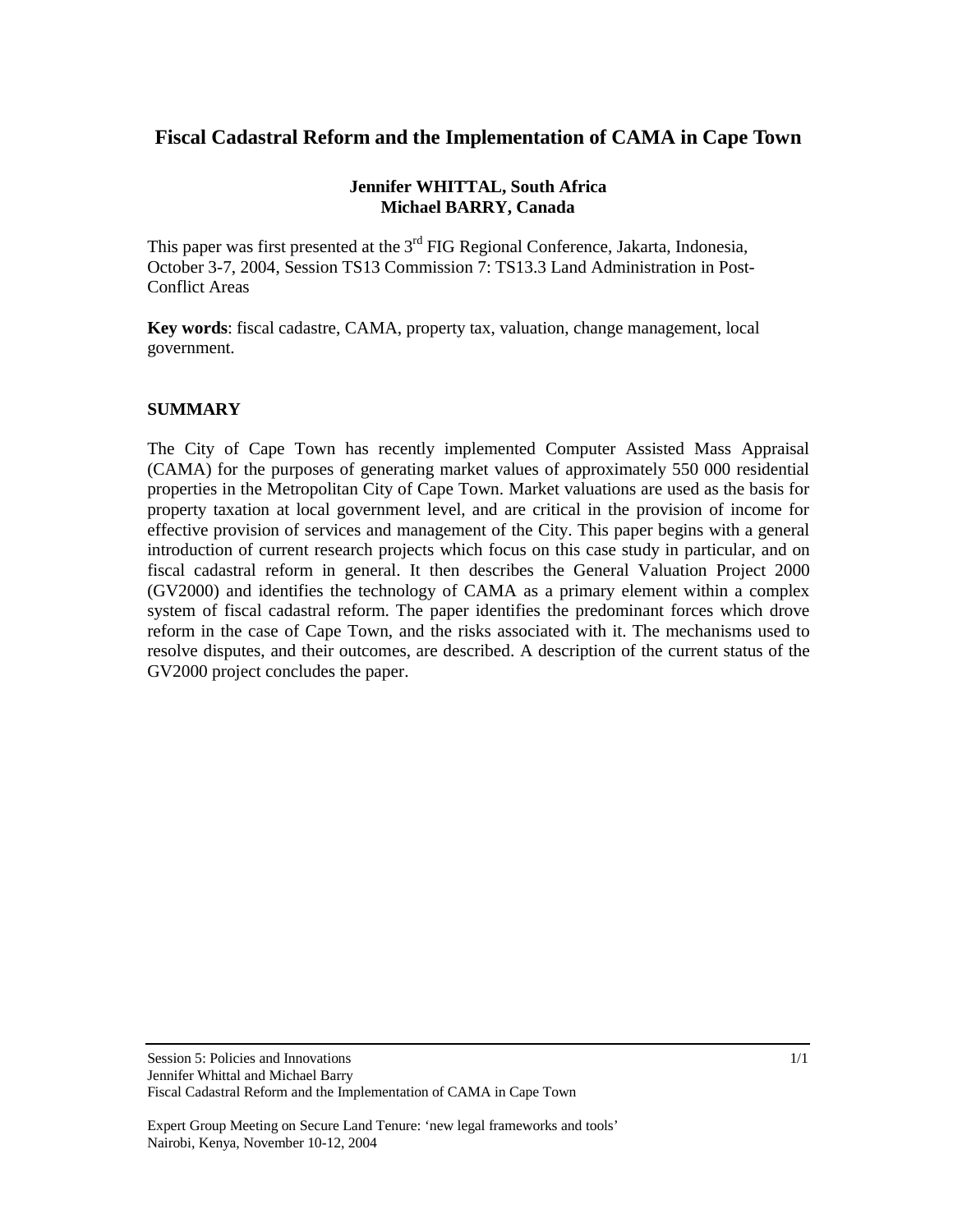# **Fiscal Cadastral Reform and the Implementation of CAMA in Cape Town**

### **Jennifer WHITTAL, South Africa Michael BARRY, Canada**

### **1. GLOSSARY AND OPERATIONAL DEFINITIONS**

**CAMA:** Computer Assisted Mass Appraisal: It includes all aspects of data analysis and valuation modelling.

**Fiscal cadastral system:** This includes all elements of the input, process, and output for property valuation and taxation

**Fiscal Cadastre:** An official inventory of land parcels that provides the necessary information to be able to determine the value of property (land and/or improvements) for the purposes of taxation.

**Fiscal Cadastral Reform:** This refers to the reform of the system – it occurs when one or more aspects of the fiscal cadastre or its immediate context (e.g. enabling legislation) is subject to substantial change in any one cycle.

### **2. INTRODUCTION TO THE RESEARCH**

Geomatics practitioners have a long history of collection, modelling, analysis, and representation of spatial data. This requires skill and knowledge which has a wide diversity of applications. One such application, which is relatively unexplored by the Profession, is that of the fiscal cadastre, involving the system of property valuation and taxation. At the Universities of Cape Town (South Africa) and Calgary (Canada), collaborative research projects are underway with the respective City valuation departments in order to address local problems and build capacity in fiscal cadastral and mass appraisal research and practice.

A doctoral-level exploratory and descriptive single case study of the reform process employed by the City in the General Valuation Project 2000 (GV2000), with a view to identifying substantive issues of implementation, is being undertaken by the first author. From this project, theory will be developed in the form of an appropriate framework to guide fiscal cadastral reform using CAMA in the public sector. This will include the identification of a number of metrics for measuring the effectiveness of a resulting fiscal cadastre. This framework is intended to guide fiscal cadastral reform policy and process, and thereby to reduce the uncertainty of the outcomes of reform in similar contexts. Masters-level students are focusing their research on modelling two of the most influential, and difficult to model, factors in the determination of property value in Cape Town – location and view. Geographic Information Systems are used extensively in these processes.

This paper describes the GV2000 Project and, in particular, the predominant forces which drove fiscal cadastral reform in Cape Town, as well as the risks associated with it. CAMA technology is identified as the predominant force and means to effect fiscal cadastral reform. The mechanisms used to resolve disputes and the current status of the Project are reported.

Session 5: Policies and Innovations

Jennifer Whittal and Michael Barry

Fiscal Cadastral Reform and the Implementation of CAMA in Cape Town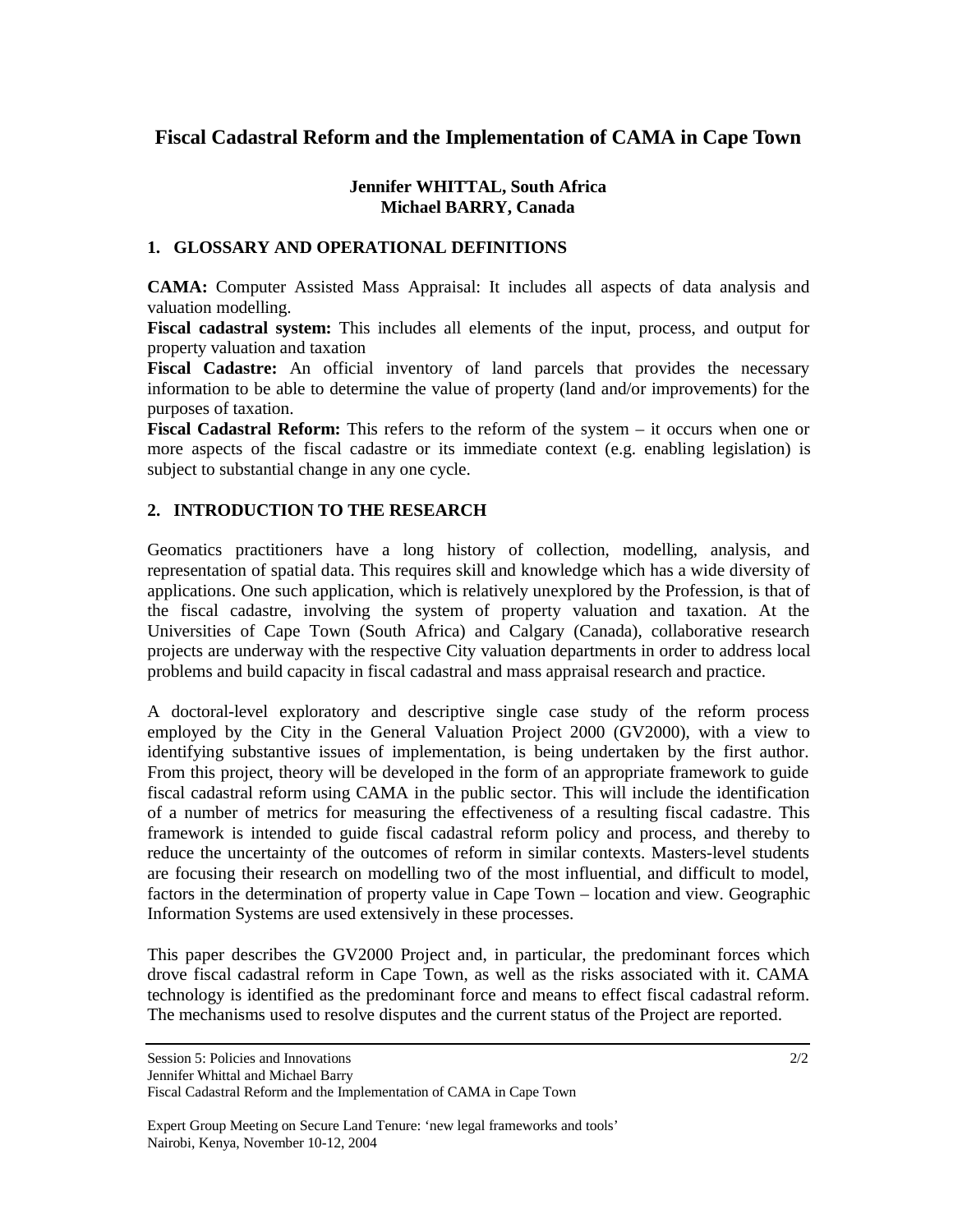### **3. BACKGROUND**

#### **3.1 The City**

The Metropolitan City of Cape Town (referred to as "the City") is situated at the southwestern tip of South Africa and covers a land area in excess of 2100 square kilometers. It includes the Table Mountain chain and other conservation areas and open spaces. It is flanked on the west by the Atlantic Ocean and on the east by the Indian Ocean, and is home to over 3 million people.

Many large metropolitan cities are characterized by urban duality (the formal and informal city), and the City of Cape Town, due to its apartheid history and its image of safety and opportunity in the African context, as well as its scenic beauty, displays this duality more than most (Khan and Maharaj 1997). The legacy of apartheid (with its racial, and associated economic, and spatial segregation) still dominates the structure of the City. Large scale poverty, unemployment, and HIV/Aids infection exist alongside wealth, a growing economy and lead sectors such as tourism and the film industry. More than 16% (1998) of the urban population dwell in informal settlements. One of the aims of the Integrated Development Plan (IDP) of the City of Cape Town is to reduce the informal settlement population to 5% by 2020. The projected housing backlog by 2005 is 345 000 of which 190 000 is expected to be sub-economic. In contrast to this, high-end residential properties are valued over 1000 times the value of formal houses at entry level within the City, and there is great diversity of dwelling types, ranging from shacks to mansions. An international property market has developed in some upmarket areas. Local (in this case metropolitan) government structures attempt to realize new policies and to effect transformation at all levels, in order to minimize and manage this duality. This has been reflected in the management of the City finances, land use controls, service delivery, and through the reorganization of the City administration – boundaries, management, structures and processes.

The fiscal cadastre provides a basis for property taxation and generation of capital for the implementation of the City's transformation goals. About 8% of local government income is derived directly from property taxes (van Ryneveld and Parker 2002), while the remainder is recovered from service charges and national government grants. A systematic devolution of responsibility from provincial to local government (primary healthcare, public transport, policing) places added strain on the property tax system and demands greater efficiency and maximum tax collection. By 2002, approximately one third of the residents of the City were identified as being indigent and incapable of contributing to the City's income (Budlender 2004). In the light of the substantial social transformation challenges, it can be appreciated that the generation of adequate income to finance these initiatives is an imperative.

#### **3.2 The Legacy of Apartheid Local Authority Structures and Property Taxation**

Prior to local government transformation, a non-uniform and highly fragmented, and in many cases non-inclusive, system of local government existed. In the Cape Town Municipal Local Council (MLC), 55% of the population was classified "coloured" while the rest were more or less equally "black" and "white" (van Ryneveld and Parker 2002). "Coloured" areas were never separated administratively from the former "white" areas, although they were still "white" controlled. Former "Black" areas mainly fell under two Local Authorities (BLA's),

Session 5: Policies and Innovations

Jennifer Whittal and Michael Barry

Fiscal Cadastral Reform and the Implementation of CAMA in Cape Town

Expert Group Meeting on Secure Land Tenure: 'new legal frameworks and tools' Nairobi, Kenya, November 10-12, 2004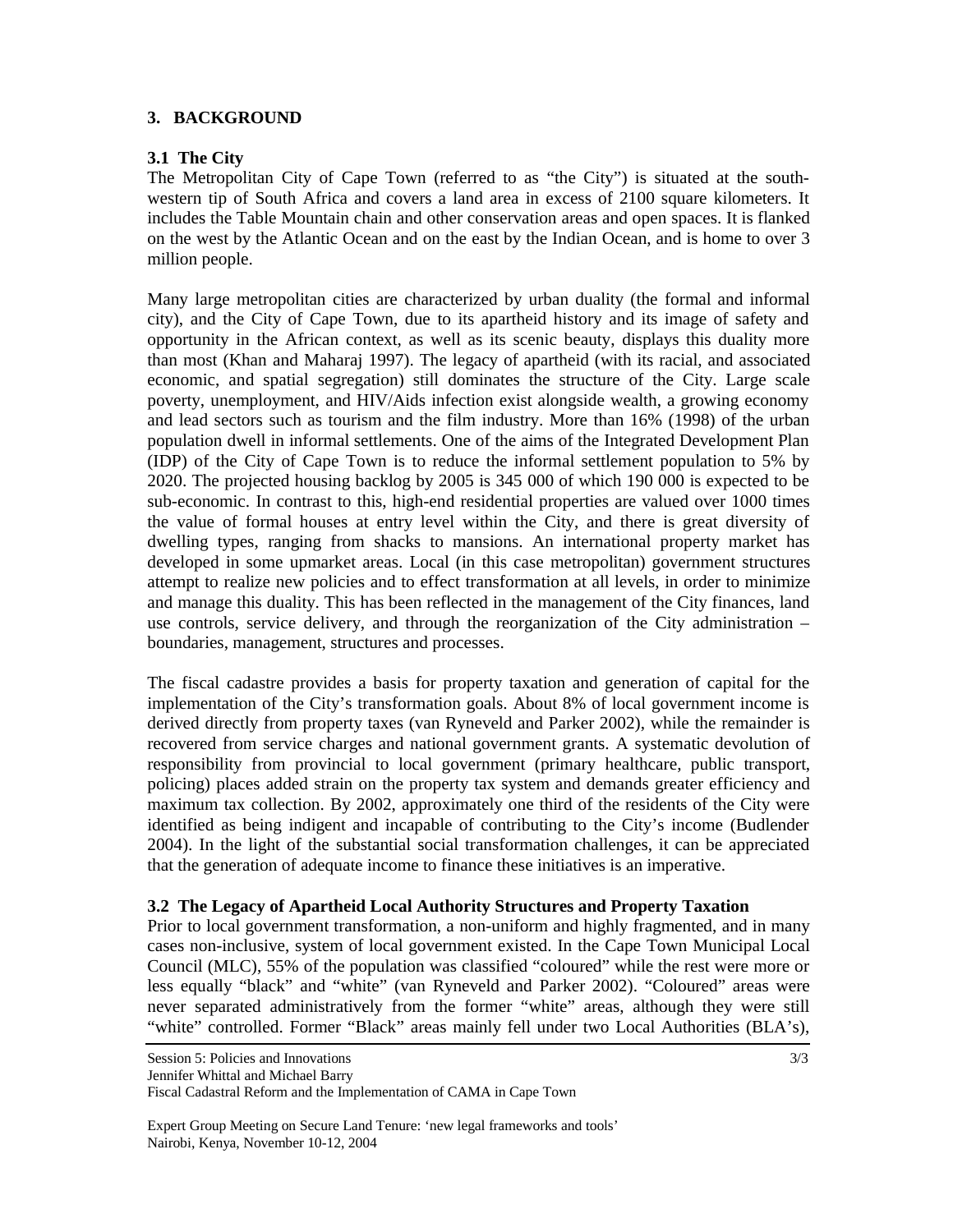while many informal settlements were not included in any local government structure. The BLA's were incapacitated by shortage of funds and poor administration. A number of smaller local councils existed and these were generally administered by the Regional Services Council. Apartheid government structures and social engineering created a number of problems that still influence current taxation policies in South African cities (White Paper 1998). Amoung these are skewed settlement patterns, concentrations of wealth and poverty, and concentrations of poor infrastructure and public services.

Historically, the nuts and bolts of property valuation and taxation were spelt out in the Property Valuation Ordinances (PVO's) of the four provinces, prior to their redefinition in 1994 to include former "black homelands" into nine new provinces. Issues such as the period between valuations (10 years in the Cape), and the tax system (moving from land only - site tax to taxation of land and improvements either with uniform rates/flat rating or differential rates/composite rating) were addressed in the Ordinances. The registration of valuation professionals, as well as the provision for appeals was also specified (Bell and Bowman 2002). The MLC's within greater Cape Town each operated with valuation rolls of varying ages, completion, and correctness. The oldest roll, that of the Cape Town MLC, was based on a 1979 valuation. The method of increasing income using outdated valuations was to charge increasing rates (cents in the Rand of property value). Differential property rates were charged in order to improve equity accross the MLC's. In the Cape Province, the property taxation rate was uniform and capped at 2%, although legally this could be exceeded with provincial approval (Bell and Bowman 2002). The non-uniformity of property taxation in South Africa was thus supported by legislation.

The use of outdated valuation rolls substantially contributed to a state of inequity, as property values have change differentially, and not uniformly over time. In a comparison, conducted by Ward (2002), between the 1979 valuations and 1998 market valuations, it is evident that some properties had only increased three times their 1979 value (poorer suburbs generally created during periods of forced removal), whereas other properties had escalated 35 times above their 1979 value (Atlantic seaboard). Poorer suburbs hence carried more than their fair share of the rates burden; this is termed regressive taxation. In addition, most businesses (commercial and industrial) were established in the former White Local Authorities (WLA's). This resulted in a skewing of the tax base in favour of the WLA's, as businesses are taxed more heavily than residential areas.

With democracy, it became widely accepted that fiscal cadastral reform was required in order to promote greater equity and efficiency. This was to be realized in the GV2000 Project.

#### **3.3 Introduction to Fiscal Cadastral Reform**

Before introducing the GV2000 Project, which was instrumental in implementing the process of fiscal cadastral reform, it is necessary to introduce some concepts. A fiscal cadastre is an official inventory of land parcels that provides the necessary information to be able to determine the value of property (land and improvements) for the purposes of taxation. The fiscal cadastral system, for the purposes of this research, comprises all elements of the input, process, and output for property valuation and taxation. It can be appreciated that the process of valuation of properties, for the purposes of taxation, is an important element in the system.

Session 5: Policies and Innovations

Jennifer Whittal and Michael Barry

Fiscal Cadastral Reform and the Implementation of CAMA in Cape Town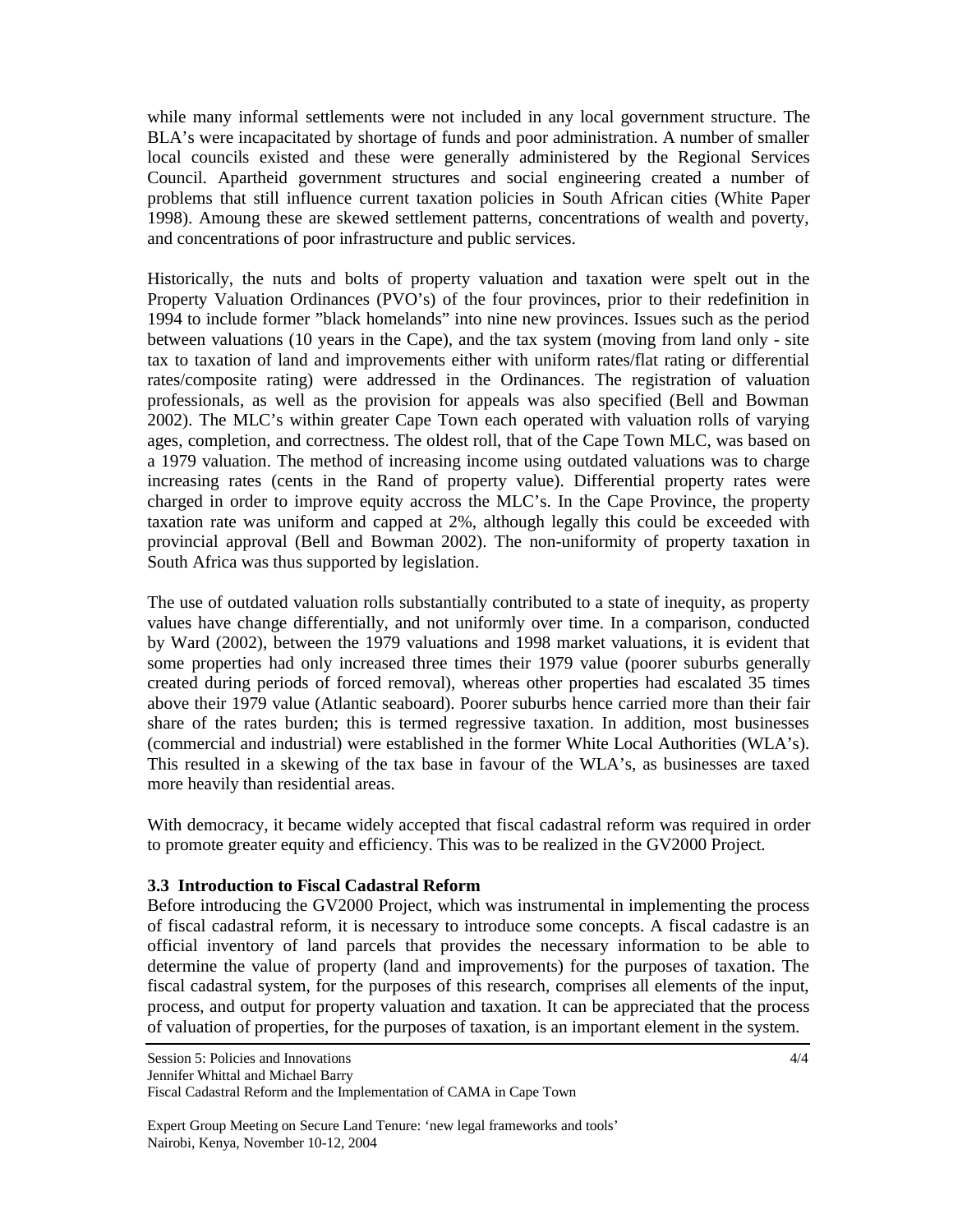Fiscal cadastral reform (as opposed to simpler change) refers to the reform of the fiscal cadastral system: it occurs when one or more aspects of the fiscal cadastre or its immediate context (e.g. enabling legislation) is subject to substantial change in any one cycle. This could include (but is not limited to) the property tax base, property characteristics used for the valuation, use of land and/or improvements to define value, the definition of value (market value, adjusted sales price, highest and best use etc), the processes used to assess value (single property appraisal, mass appraisal, CAMA), the processes of taxation and definition of the tax base (for example inclusion/exclusion of government properties, churches etc, exemptions and rebates), property tax rate (what proportion of value makes up the tax, tax banding), billing/collection and enforcement, and the valuation cycle. Fiscal cadastral reform in the City of Cape Town has involved many of these aspects. International precedent advocates that piecemeal, or narrowly focused, approaches to fiscal cadastral reform are not successful, and generally result from a technocratic approach involving change in elements of the fiscal cadastral system without consideration of the system as a whole. A holistic approach to the management of successful and sustainable fiscal cadastral reform is recognized as being of significant benefit (Bahl and Linn 1992).

#### **3.4 The Role of CAMA**

Computer Assisted Mass Appraisal (CAMA) is a new technology, and its implementation in the developing world, and particularly in Africa, is in its infancy. CAMA is based on the principles of mathematical modelling involving the determination of a dependant variable (market value) from a number of independent variables (the property characteristics). It has been heralded by many as a technological solution to the requirement for frequent and rapid property valuations on a large scale, particularly in urban residential contexts. CAMA was conceived and gestated in North America and is now routinely applied in many first world cities. It is now also being implemented in a number of developing and emerging market cities in Eastern Europe and in Africa.

A general principle with modelling problems it that it is easier to develop a good functional model from homogeneous (smoothly varying, non-spiky) data, rather than from sparse or clustered, non-homogenous data (widely varying property prices and characteristics affecting value), or from outdated, incorrect, or inconsistent data. In addition, sufficient sales data, evenly spread over a market area, are required at the outset in order to determine the model structure and coefficients – this demands an active and established property market. In developing and emerging-market cities, these modelling essentials cannot be assumed to be in place, and data are often far from ideal. The use of CAMA in such situations has not been fully tested, adding to the uncertainty of the implementation process and its outcomes.

The upgrading of the fiscal cadastral system in Cape Town was facilitated through CAMA implementation. Significant challenges were presented by the restructured Municipal boundaries, particularly the integration of data from many previously separate municipalities and the inclusion of former non-white areas into a common fiscal cadastre. In addition, use of CAMA technology and processes took place in the context of legislative transformation and a lack of clarity in the applicable legislative framework. A high degree of unpredictability thus dominated the decision-making and implementation stages of the project.

Jennifer Whittal and Michael Barry

Fiscal Cadastral Reform and the Implementation of CAMA in Cape Town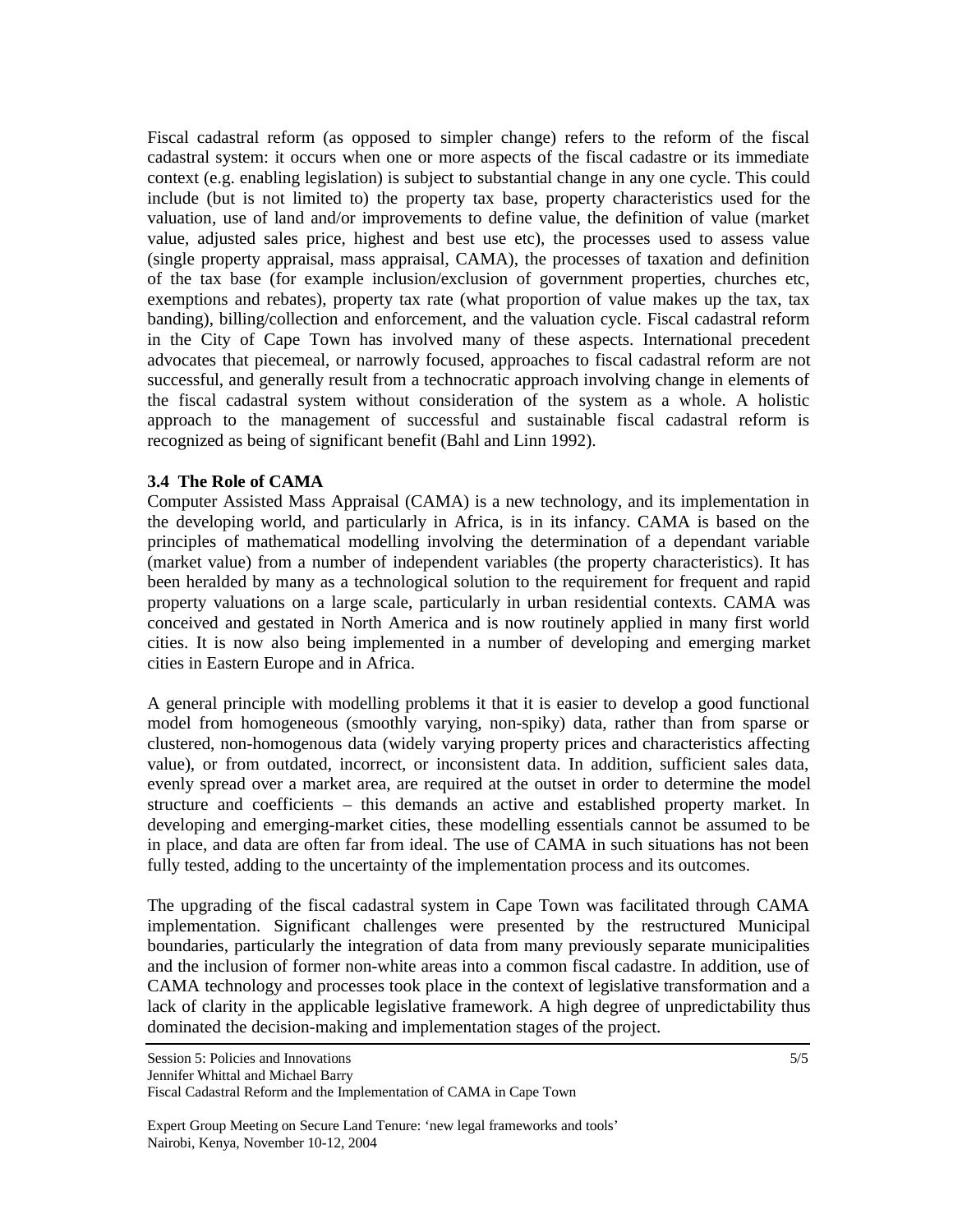### **4. THE TRANSFORMATION OF LOCAL GOVERNMENT AND THE LEGISLATION AND PRACTICE RELATING TO PROPERTY VALUATION AND TAXATION**

The first attempt at addressing the apartheid local government legacy was reflected in the reconstruction of the MLC boundaries to include both former White and Black Local Authorities (WLA's and BLA's), as directed by the Local Government Transition Act 209 of 1993 (LGTA). In 1996 the more than 70 racially based councils with 18 different administrations (Bell and Bowman 2002) were amalgamated under one umbrella body, the Cape Metropolitan Council (CMC), including six new sub-structures called Metropolitan Local Councils (MLC). These included Cape Town, Tygerberg, South Peninsula, Helderberg, Oostenberg, and Blaauberg. Legitimacy took a mammoth leap, as all adults were granted the right to vote for local councillors of their choice. The MLC of Cape Town inherited 80% of the taxable value included in the 1979 valuation while the remainder was included in other MLC's. It also included six areas taxed using a 1974 valuation roll, one area under a 1981 roll, and two BLA's where no valuation roll existed.

The aim of this two-tiered local government structure was to counter the social, economic, wealth, political and spatial duality and fragmentation of South Africa's post-apartheid cities. The CMC had three potential roles: functional, strategic, and resource allocation (Khan and Maharaj 1997). The functional role addressed service delivery in the metropolitan area. The strategic role addressed land use planning and economic development, in order to achieve the goal of economic growth. The resource-allocation role dealt with the articulation of policy and planning frameworks to be used by the MLC's and the allocation of resources to effect these. These roles all depended on the fiscal cadastre as the primary source of income for the City. The taxation system also had important secondary effects on the economy, land use and investment, and social and political environment.

The introduction of the Metropolitan structure of local government was partly inspired by the philosophy of "one city, one taxbase" (Khan and Maharaj 1997). It was to address efficiency of service delivery through large scale provision and resultant economies of scale, improving equity in the distribution of resources, and reducing the duplication of functions. The latter two involved amalgamation and co-ordination between MLC's (Khan and Maharaj 1997).

In a second phase of restructuring, the CMC and the six MLC's were disestablished and a new, inclusive metropolitan local government authority was established in their place (in accordance with the Municipal Structures Act of 1998). The two tier system was reduced to a one tier system in December 2000, ostensibly to address issues of accountability, resource sharing, land use planning and management, and the provision of land for low cost housing (van Ryneveld and Parker 2002). This body was initially called the UNICITY, and later the Metropolitan City of Cape Town.

At this stage a new valuation by African National Congress (ANC)-controlled MLC's was planned, but it was decided that this should be a simpler site-only valuation due to the high cost per property and implementation time. There was agreement amongst the main

Jennifer Whittal and Michael Barry

Fiscal Cadastral Reform and the Implementation of CAMA in Cape Town

Expert Group Meeting on Secure Land Tenure: 'new legal frameworks and tools' Nairobi, Kenya, November 10-12, 2004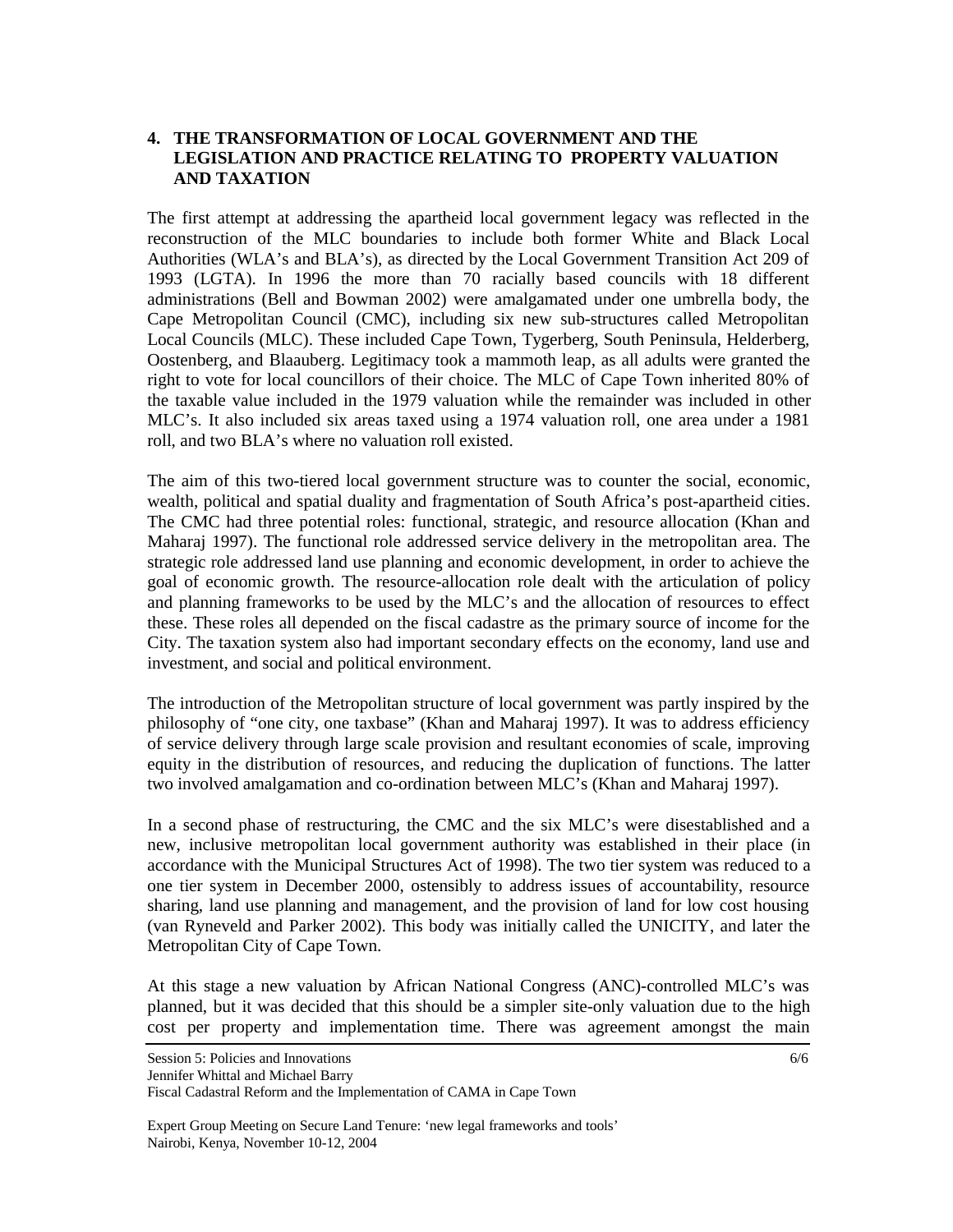opposition MLC's (South Peninsula and Blaauberg) to do likewise, but the 1993 LGTA demanded market-based valuations of all immovable property. This ruled out the possibility of site only valuation. This Act had a specified time period and was due to expire in Jan 1999. It was generally envisaged that new property tax legislation at national government level would be in force by this time. In the meantime, in Cape Town, the property market experienced rapid and substantial increases in residential property values. This led to a change in the relative value of commercial/industrial properties and residential properties, with the resulting property taxation favouring the former (Franzsen 1999). The revaluation went ahead. However, in 1998 the South Peninsula's budget was challenged in court by a ratepayer grouping (civic organisation), called the Lotus River Grassy Park Residents Association (LOGRA), representing two former "coloured" areas. The court case was lost by LOGRA, but the tables would have been turned had the process of transformation of the fiscal cadastre not been underway. When the LGTA's life was extended in 1998, the site-only valuation, which was near completion, could not be implemented, and the 1979 valuation roll was reinstated in the Cape Town MLC. The discarding of the two-tier system, which allowed some flexibility in tax administration, led to the need for uniformity in taxation.

With due consideration, and not wanting to continue on a risky and probably only temporary path of site only taxation in three of the MLC's, in July 1999 it was decided to discard the site only valuations and adopt a new stance: that of differentiated rates based on existing valuation rolls, until a new valuation roll using the technology of CAMA, could be implemented for the UniCity (now called the City of Cape Town). This was proposed to be conducted in 2002, based on property values and charateristics as at January 2000.

## **5. THE GENERAL VALUATION 2000 PROJECT (GV2000)**

About 550 000 formal residential properties were included in the General Valuation 2000 Project, requiring integration of property data from the six previous MLC's. The project team involved a public-private partnership with an emphasis on capacity building and knowledge transfer from the private valuation and management personnel to the public employees in order to ensure sustainability and repeatability of the process. The valuation profession, using traditional non-CAMA methods, undertook the assessment of non-residential properties.

CAMA was identified by the City as the only available means to generate a new, market value based, valuation roll at the large scale required, within a reasonble time period, and with the limited resources available. However, the Property Valuation Ordinance 1993 (PVO) did not accommodate the use of CAMA techniques. This delayed and extended the GV2000 project planning phase. The UniCity, at the end of June 2000, adopted the following recommendations which resolved the impasse (Project Plan Revision 4 2000):

- "That the General Valuation Process proceed in terms of the PVO (1993) in such a manner that a seamless transfer to mass appraisal valuation process is enabled once an appropriate legislative framework is in place"
- "That a CAMA system be developed and implemented as an integral part of the general valuation to ensure cost effective future valuation processes"

## **5.1 Identification of Risks**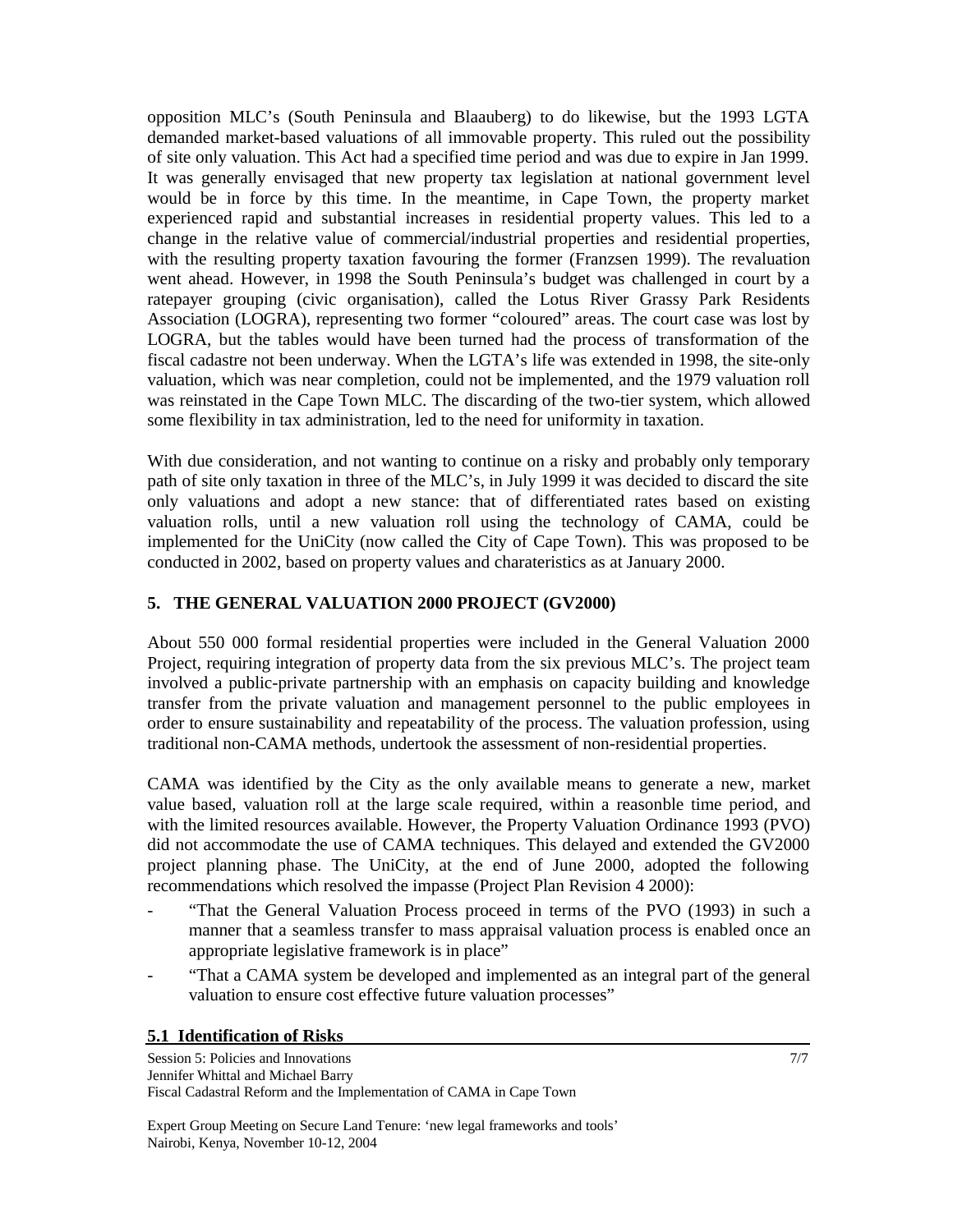This decision was not without its risks, and the identification and management of risk are important factors in change management. Without correct identification, there can be no effective management and containment of the effects of risk. To this end, key risk factors were identified at the outset of the GV2000 as being that:

- legislation facilitating legal implementation of CAMA was required. If this was not effected timeously, the entire process could be challenged in court (Epstein, 2000);
- changes to many aspects of the fiscal cadastral system were required while the final legislation governing it was uncertain (van Ryneveld and Parker 2002). The draft Property Tax Bill was published for the first time in August 2000, and had not yet been passed by Parliament – this only occured (in May 2004) after the provisional valuation roll was published and new property rates levied;
- political will needed to be secured and retained in order to retain the mandate through the upcoming local government election process (Epstein, 2000);
- public opinion could be turned against the project (Epstein, 2000);
- timely resource provision (human, software, hardware) was required (Epstein, 2000);
- misaligned data between the billing systems and the valuation systems impacting on equity needed to be addressed (Minutes of the Steering Committee Meeting 2001);
- human and technical resources were not sufficient to address the issues of misaligned data. MLC's take too long to research and correct misaligned data (Minutes of the Steering Committee Meeting 2001);
- permanent staff may not be prepared to work overtime as the project timeframe requires (Minutes of the Steering Committee Meeting 2001);
- management and/or political decisions may not be made timeously in order to inform the project planning process (Minutes of the Steering Committee Meeting 2001);
- computer system amendments may take longer than estimated (Minutes of the Steering Committee Meeting 2001).

Additional risk factors have been identified as:

- the security situation makes homeowners cautious in allowing persons onto, and especially into, their properties. Many of the data collectors were unemployed, and not from the same population group, class, and residential area as the areas they operated in. This was especially true of the middle/upper class areas, leading to extra caution;
- general wariness of the process and lack of support for local government may lead to the deliberate decision by certain ratepayer associations not to allow data collectors access to properties;
- the newly created municipal structure of the City of Cape Town is not refered to directly in the existing laws relating to property valuation and taxation, creating confusion in powers and responsibilities.

#### **5.2 Risk Management**

Aspects of resources were dealt with by the Project Team. As part of the Project management, the following actions were to be undertaken:

Session 5: Policies and Innovations

Jennifer Whittal and Michael Barry

Fiscal Cadastral Reform and the Implementation of CAMA in Cape Town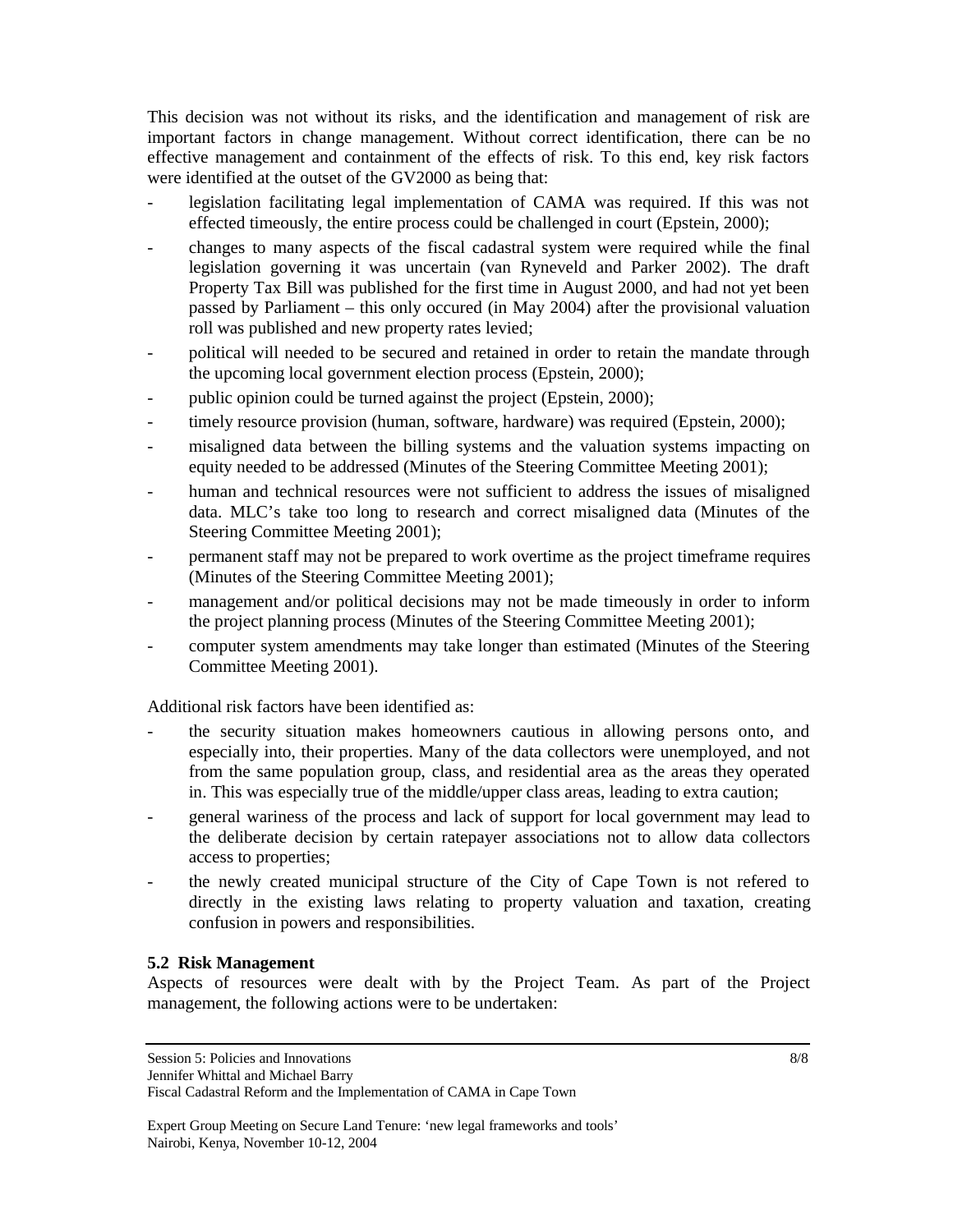## 5.2.1 Legal Opinion and Legislative Interventions

Senior Council would be solicited for opinion as to how to proceed. An assumption was made initially that advice to proceed with CAMA would be obtained (Epstein, 2000). The City conducted a legal audit which found that:

- the interim constitution came into effect on April 27, 1994 and provided that all laws in force immediately before its commencement would continue in force. Since the Property Valuation Ordinance (PVO) only came into operation on July 1, 1994 it was not law "in force";
- section one of the PVO defined a local authority as "a local council, a metropolitan local council, a representative council, a rural council and a district council". This was deemed to include the City, established under the Structures Act (Schroeder 2004).

The City approached Parliament in order to legalize the use of CAMA in GV2000 through an amendment to the Municipal Structures Act by means of Section 21 of the Local Government Laws Amendment Act (Act 51 of 2002) (Schroeder 2004). This amendment was believed to have created the necessary legislative framework for the GV2000 to proceed.

### 5.2.2 Security Issues and Interventions

Security issues were addressed from the communications side by providing adequate means of identification of data collectors and a phone-in service to verify a data collector's identification prior to a resident allowing entry.

### 5.2.3 Communication

A number of communications companies were sub-contracted to the Project to oversee and execute the communication at all levels outside of the project team. This included communication with all stakeholders outside of the local government structures, as well as communication within the City ie. Councillors and the Executive Committee.

The GV2000 Project Plan was accepted in July 2000 (Project Plan Revision 4 2000), and CAMA techniques were used for the first time for residential properties. The base date for the valuation was January 2000 and sales data up to one year prior, and six months after, this date were used in the modelling. The data collection process for the revaluation began in August 2000 and the CAMA modelling was completed in February 2002. This was followed by a process of informal review and hand-over of the project to the City in June 2002. The process of formal review is underway, after which the provisional valuation roll can be adopted, thus losing its provisional status. From July 2002 the new provisional valuation roll has been used to calculate property rates.

## **6. DRIVING FORCES FOR FISCAL CADASTRAL REFORM IN CAPE TOWN**

As has been shown, reform of a system may be dogged by high levels of risk and hence uncertainty. In order for an organization, or system, to embark on a course of broad-reaching reform, there needs to be sufficient motivational forces for change. In the course of the research generating this paper, a framework has been developed to categorize the forces involved in fiscal cadastral reform. It is postulated that sufficient exogenous (external) and endogenous (internal) forces need to be present in order to provide a catalyst to initiate a

9/9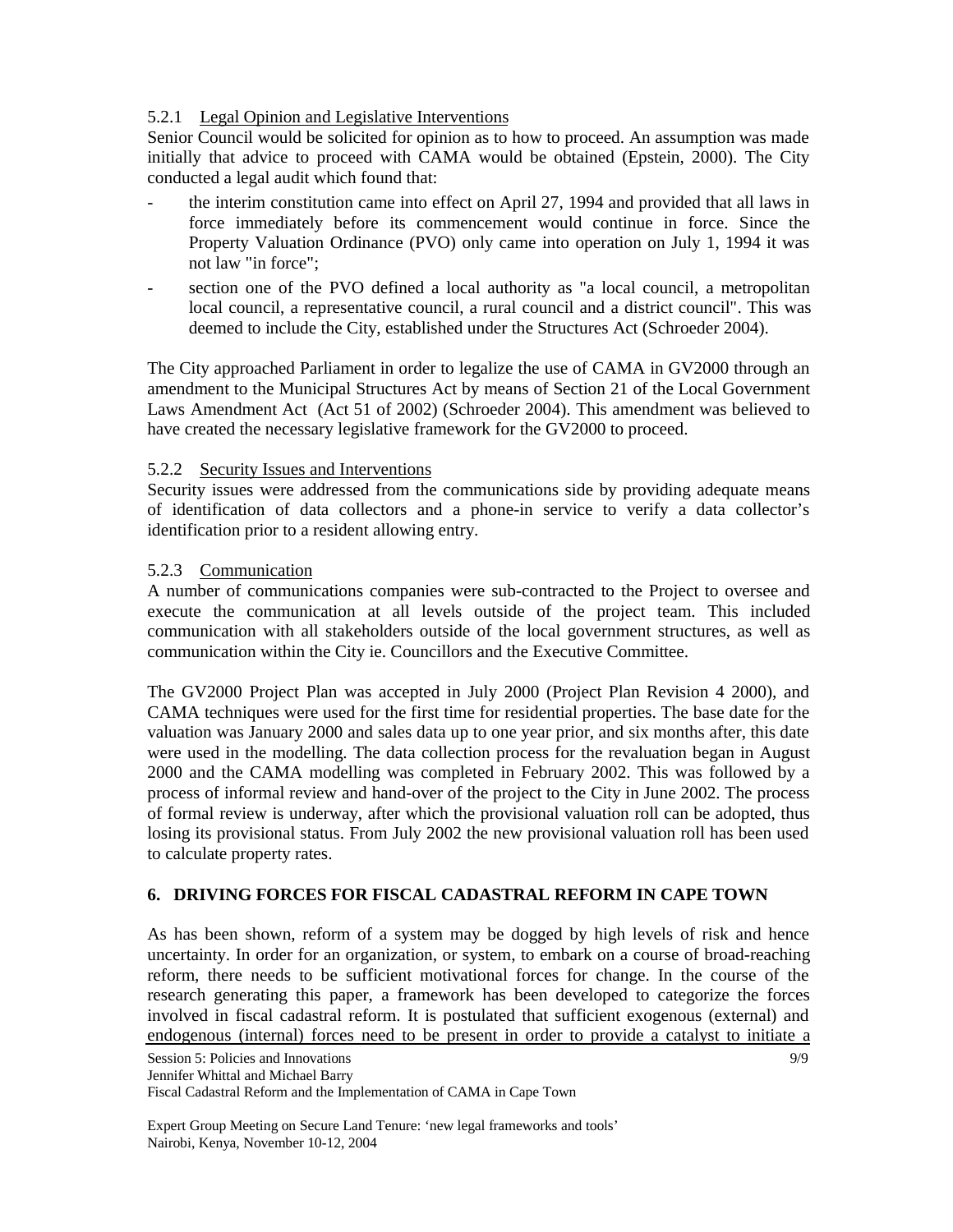process of sustained reform. These are supported by weaker additive forces, which together drive a successful change process.

#### **6.1 Exogenous Forces**

#### 6.1.1 Technological Aspects

In Cape Town, initial results indicate that the predominant catalyst for reform of the system was the availability of the technology of CAMA and its perceived ability to deliver results within stringent specifications. It is the predominant exogenous technological force.

### 6.1.2 Social Aspects

The City has a social responsibility towards transformation, of which fair taxation is an important part. It is particularly important to ensure that the tax is non-regressive (does not favour the rich). Inclusion of former BLA's (estimated 71 000 formal properties in these areas in 1997 (Epstein 2000)) into the tax base and hence into the system of service delivery, is a key aspect of local government transformation.

### 6.1.3 Political aspects:

Regressive taxation due to outdated valuation rolls has been a political "hot potato": there was growing agreement that ensuring equity in taxation across the City required attention. The urgency of revaluation, while recognising the threat of popular rejection of the process, was stimulated by the LOGRA court case. Local government restructuring also resulted in significant forces of a political nature (Presentation to IEMT 2001).

During the course of the GV2000, local government elections took place, and the ANC party won a majority in the City in October 2002. A new Mayor and Council were then appointed and City operations redirected in line with national government policies. This was reflected in the determination of the budget and allocation of expenditure, with a focus on poverty relief and basic service provision.

#### 6.1.4 Legal aspects:

Legislative transformation resulted in overlaps and gaps, and hence uncertainty, in the legislative framework at the outset of the GV2000. The publication of the Property Rates Bill, and the explicit need for fiscal cadastral reform contained therein, contributed a significant additive force for reform of the system.

#### **6.2 Endogenous Forces**

#### 6.2.1 Technological Aspects

The primary objective of fiscal cadastral reform is to increase the income generated through property taxation by increasing the effectiveness of the system. Sub-objectives are to narrow the gap between current fiscal cadastral performance and its goals, and also relate to the adherence of the reform process to various underlying principles. An interesting observation is that this was not the case in the case of the GV2000 in the City of Cape Town. The process was driven primarily by identified key principles of reform:

- Use of cutting-edge technology (Presentation to IEMT 2001)
- Best international practice (Presentation to IEMT 2001)

Session 5: Policies and Innovations

Jennifer Whittal and Michael Barry

Fiscal Cadastral Reform and the Implementation of CAMA in Cape Town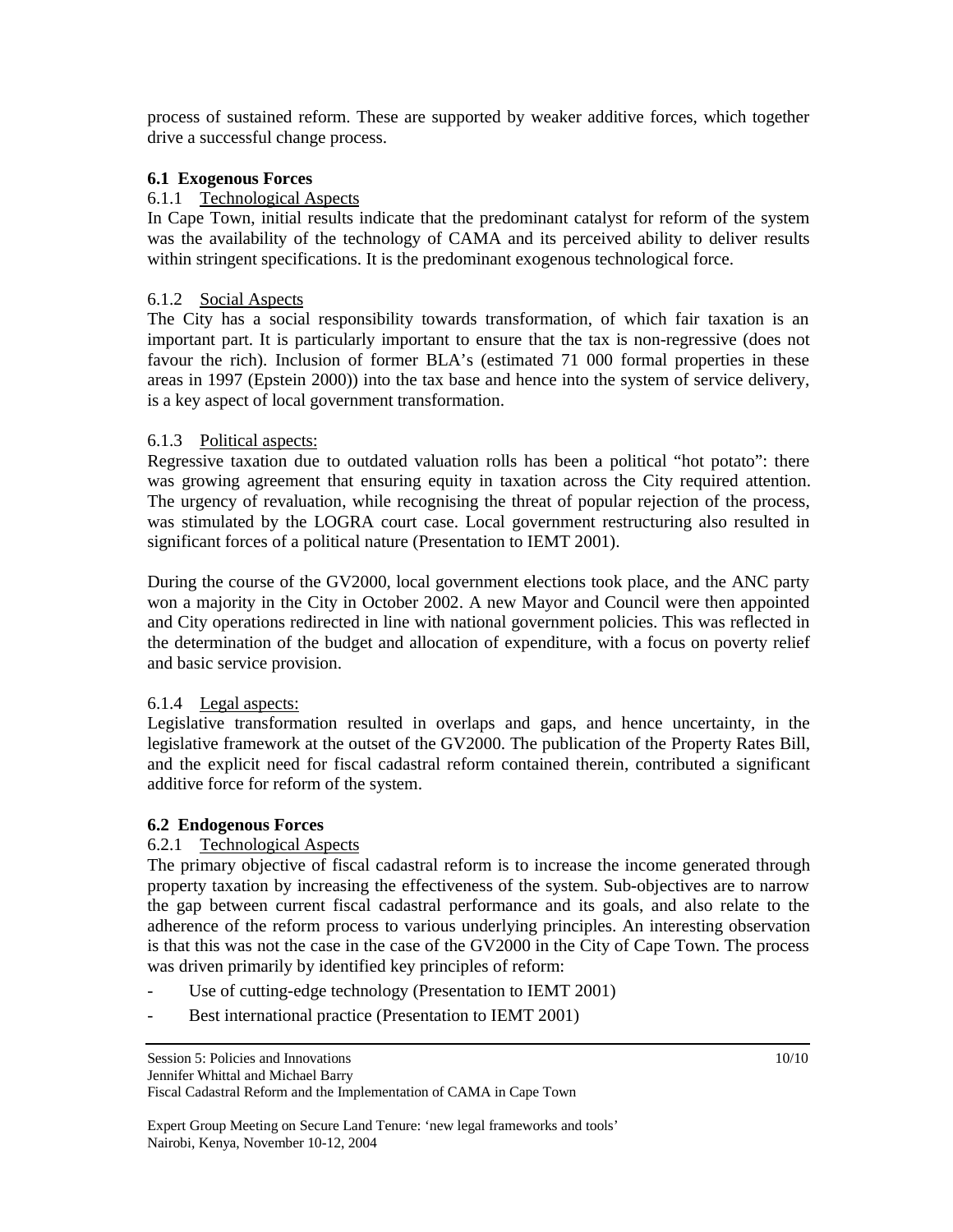- Efficiency of repeat processes (Presentation to IEMT 2001)
- "Sound and accurate" outcomes (Presentation to IEMT 2001)
- Up-to-date fiscal cadastre through technology implementation and institutional capacity building (Presentation to IEMT 2001)
- Equity is demanded by the Constitution (Minutes of the Steering Committee Meeting 2001)
- Equity in valuation should be developed and maintained (Terms of Reference for the IPTI Review 2001)

CAMA technology was identified as able to deliver on all of these key principles. It was therefore acknowledged as the primary endogenous catalyst to effect change.

### 6.2.2 Social Aspects:

At this stage of the research, no significant internal social aspects have been identified.

### 6.2.3 Political aspects:

A strategy for maximizing the potential financial income from property taxation was required in order for the City to realize its goal to become a world-class city. A "sound foundation for generating income" and an "accurate municipal valuation roll" were key motivators for change (Presentation to IEMT 2001).

The change of political power at local level in October 2002 led to the need for the endorsement of the GV2000 Project by the new City leaders. Internally, the ANC control of local government added an additional driving force in that the justification for expenditure at all levels in the organisation needed to be brought in line with national government political imperatives (the ANC had been in power since 1994 at national level).

In addition, a report was commissioned internally to ascertain the means by which the City could recover the cost of services (Budlender 2004). This report resulted in a fundamental shift in the methods of cost recovery and thus further reform of the fiscal cadastral system. This eventually resulted in the court case of the Rates Action Group vs. City of Cape Town detailed in section 7.2.

## 6.2.4 Legal aspects:

In accordance with the Constitution, the City has a responsibility to assist national and provincial government in delivery of services in accordance with basic human rights. It also has a responsibility to uphold the law in the execution of its duties.

## **7. DISPUTE RESOLUTION PROCESSES AND OUTCOMES**

One of the main indicators of the success of fiscal cadastral reform is the use of, and outcomes from, dispute resolution processes. Apart from the informal review processes (which are not legislated), the formal processes begin with a formal objection. If this is not satisfactorily resolved it results in an appeal against the valuation being heard at tribunal level by the Valuation Appeal Boards. These Boards deal with issues of individual valuation and

Jennifer Whittal and Michael Barry

Fiscal Cadastral Reform and the Implementation of CAMA in Cape Town

Expert Group Meeting on Secure Land Tenure: 'new legal frameworks and tools' Nairobi, Kenya, November 10-12, 2004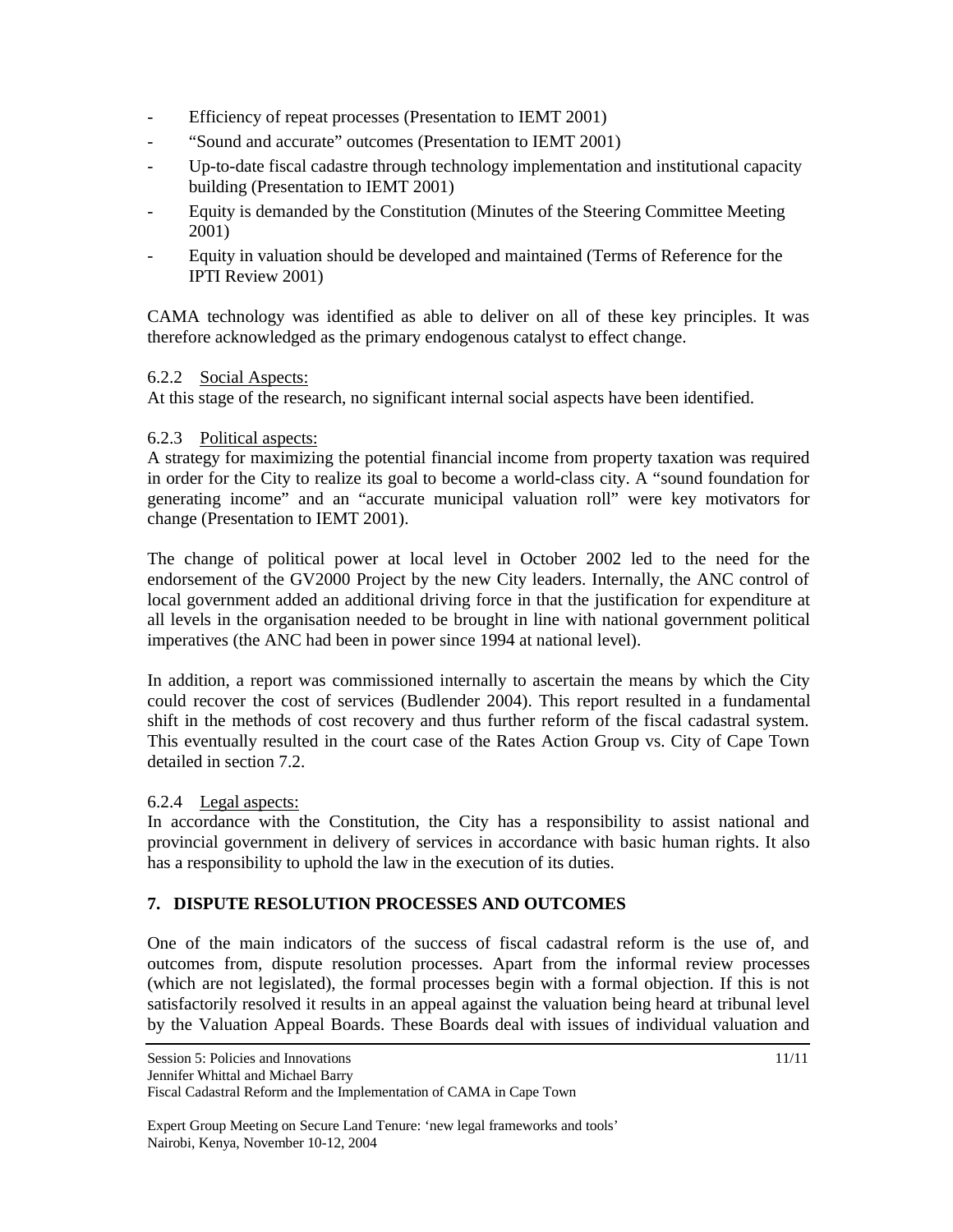each appeal must be related to a specific property. Issues of the legality of the processes of valuation and taxation, which are at a more general level than those of individual properties, are heard in the ordinary courts (the Cape High Court and the Constitutional Court).

#### **7.1 Valuation Appeal Boards**

The Valuation Appeal Board personnel are appointed by the Member of the Executive Council (MEC) for local government in the relevant province. Each board is chaired by a legal professional such as a retired magistrate or advocate, with experience in the administration of justice. The Board consists of two to four individuals who have extensive experience in the property market, including realtors and at least one Professional Valuer (not subcontracted to the City for the initial valuations for the GV2000 Project). Each former MLC has its own board.

The numbers of formal appeals for the GV 2000 were 31 433. Of these 764 were discarded as invalid (according to the legal grounds for appeal) and 30 669 appeals have been resolved through the Valuation Appeal Boards. There are 2032 appeals outstanding which include 1745 timeous City objections and 104 late City objections. 3276 objections have been withdrawn, of which 2665 are City objections. It is evident that the City, as a property owner, is entitled to dispute its own property valuations and to have equal access to the dispute resolution processes.

Additional valuations have been undertaken by the City in order to include previously excluded and new properties in the valuation roll, and hence into the fiscal cadastral system, as well as to correct anomalies and errors in the GV2000 valuation roll. The objections to the additional valuations of 2002 and 2003 have resulted in 1344 objections, of which 1124 have been resolved, 111 are outstanding, and 109 have been withdrawn. Again, City objections are included in these.

## **7.2 Cape High Court and the Constitutional Court**

Three cases against the City of Cape Town relating to the processes of the GV2000 and subsequent property taxes have been brought before in the Cape High Court. The cases of Robertson versus the City of Cape Town and the Minister of Provincial and Local Government (4995/02) and that of Truman Baker versus the City of Cape Town (9507/02) were heard in the same proceedings. Judgment was passed down for both cases by J Bozalek in May 2004. Bozalek found that the City was not a local authority as contemplated in the Provincial Valuation Ordinance, and could therefore not invoke the Ordinance. He ruled in favour of the applicants, arguing that the use of the interim property valuation roll (the interim roll is still in place as it can only become final once all appeals have been processed) to effect property taxation was unconstitutional and invalid, as was an element of the enabling legislation (Sect 21 of the Local Government Laws Amendment Act 51 of 2002). He found that due process requiring the Financial and Fiscal Commission to be informed had not been undertaken in the publication of the Bill, and particularly its amendments, which were motivated by the process of revaluation already underway. The City of Cape Town was interdicted and restrained from levying property taxes based on the provisional valuation roll of 21 May 2002. The constitutionality of the legislation was referred to the Constitutional Court. In order not to incur undue disruption of the running of the City, the public confidence

Session 5: Policies and Innovations

Jennifer Whittal and Michael Barry

Fiscal Cadastral Reform and the Implementation of CAMA in Cape Town

Expert Group Meeting on Secure Land Tenure: 'new legal frameworks and tools' Nairobi, Kenya, November 10-12, 2004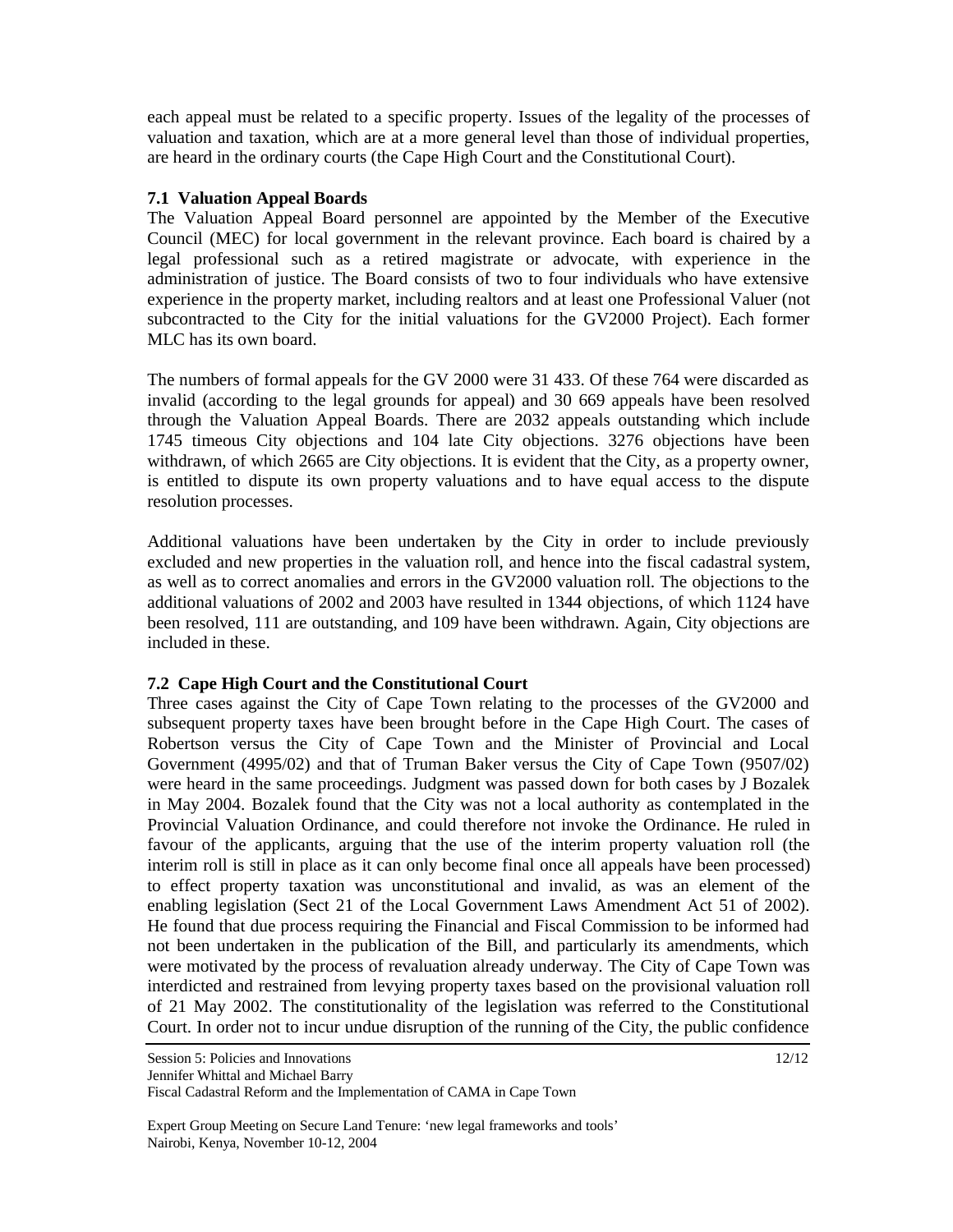in the fiscal cadastral system, and the reform of the fiscal cadastre, which would occur should the City be forced to retax properties based on the multitude of former valuation rolls from July 2002, Judge Bozalek ordered a suspension of these orders for a year from date of the conclusion of the Constitutional Court proceedings, to allow the competent authorities to correct the defects which led to these litigations (Bozalek 2004).

The third case involved the use of taxes based on property value for the purpose of recovering the costs of sewerage and refuse services, in addition to measured-use charges. The judge, AJ Budlender, mainly examined whether property rates could be used for services which can be directly attributable to individual property owners, and for which the usage could be measured. He determined that the legislation does not prohibit this method of raising income for the purposes of financing service delivery. He argued that the legislative framework displayed gaps and overlaps, but he ordered that the relevant legislation be harmonized so that the intention of the legislation could be given effect. Judge Budlender further concluded that, because of the legacy of apartheid with respect to the racial settlement patterns were largely consistent with wealth patterns in the City, differentiation, and hence indirect discrimination, took place in the taxation based on property value. This was, however, not deemed to be unfair discrimination. The contention that property value is not a good indicator of wealth was acknowledged, but did not result in any order, as there appears to be little viable alternative for local government income generation, and none within the existing legislative framework. The application was dismissed with costs in June 2004 (Budlender 2004).

In May 2004, the Property Rates Act (which replaced the Provincial Valuation Ordinances) was passed. This effectively standardized and modernized the property tax legislation at national level. Disputes are now less likely, and the use of CAMA has been legalized.

#### **8. CONCLUSIONS**

The implementation of CAMA in Cape Town for the GV2000 Project displays an interesting mix of driving forces, a high level of risk, and hence uncertain outcomes largely due to the urgency of the process and its timing in the context of broad reaching changes in legislative, structural (local government), societal, and political arenas. The availability of CAMA technology, its potential to assist the City in meeting its goals of fiscal cadastral reform, and general goals of transformation, thrust it into the position of being the main catalyst driving the reform process. The management and direction of the process of reform, led by the implementation of technology, proved to be far from mechanistic, with the project management team having little control over the effects of the dominant exogenous forces such as legislative change and changes in local political control. Despite extensive and lengthy dispute resolution processes, and the mix of successful and unsuccessful High Court cases, the project is an overall success in that the main goals of reform have been met and are likely to be sustained.

#### **REFERENCES**

**Bahl, Roy W, Johannes F Linn** (1992), Urban Public Finance in Developing Countries, Published for the World Bank: Oxford University Press

Expert Group Meeting on Secure Land Tenure: 'new legal frameworks and tools' Nairobi, Kenya, November 10-12, 2004

Session 5: Policies and Innovations

Jennifer Whittal and Michael Barry

Fiscal Cadastral Reform and the Implementation of CAMA in Cape Town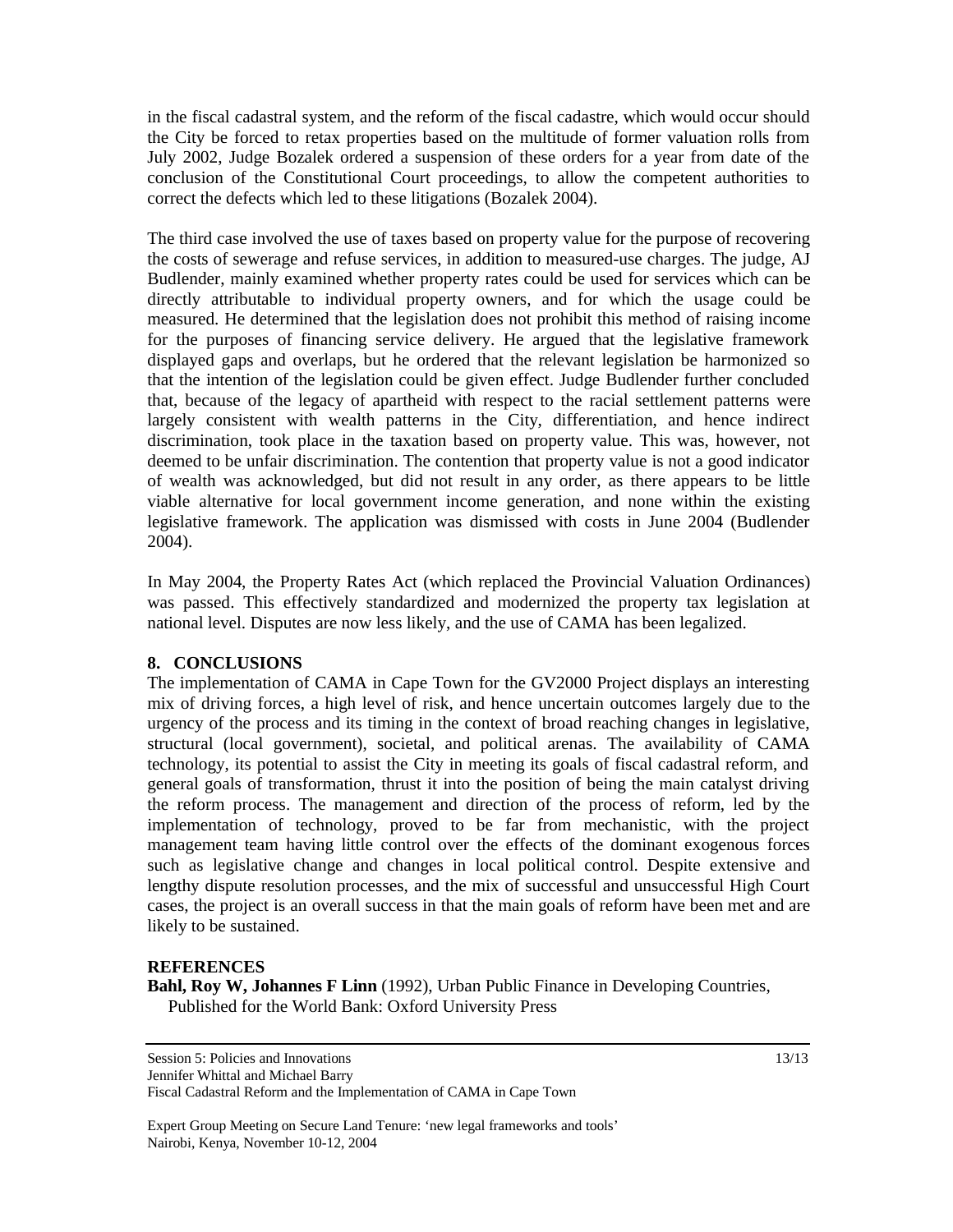- **Bell, Michael E, John H Bowman** (2002), *Property Taxes in South Africa: Challenges in the Post-Apartheid Era*, Lincoln Institute of Land Policy, Cambridge, Massachusetts
- **Bozalek, J** (2004), *Cape High Court Case 4995/02 Judgement, Robertson vs. City of Cape Town and the Minister of Provincial and Local Government and Cape High Court Case 9507/02 Judgement, Robertson Truman Baker vs. City of Cape Town*, [http://www.lrc.org.za/Judgements/judgements\\_highcourt.asp,](http://www.lrc.org.za/Judgements/judgements_highcourt.asp,) last accessed 5th Aug 2005
- **Budlender, A** (2004), *Cape High Court Case 4995/02 Judgement, Robertson vs. City of Cape Town*,<http://law.sun.ac.za/data/>Rates%20Action%20Group%20-%20final.doc last accessed 5th Aug 2004
- **Epstein, Jeff** (2000), *Activity Plan for CAMA Modelling: 25 May 2000*, CTCC Property Valuation Office, Internal Documentation.
- **Franzsen, Riel CD** (1999), *Chapter on Property Taxation in South Africa* in *Property Tax: An International Comparative Review*, W.J. McCluskey (ed.), Aldershot, UK: Ashgate
- **Khan, F, B Maharaj** (1997), *Metropolitan Government and Local Restructuring* in R.A. Naidu and Prof P.S. Reddy (Eds), *South Africa, Metropolitan Government and Development: Present and Future Challenges*, Logos Printers, Durban
- **Minutes of the Steering Committee Meeting** (2001), CTCC Property Valuation Office, 3 March 2001, Internal Documentation
- **Presentation to IEMT** (2001), CTCC Property Valuation Office, Friday 2 February 2001, Internal Documentation
- **Project Plan Revision 4** of the General Valuation of the Cape Metropolitan Area (2000), prepared for the UniCity Commission, 14 November 2000, CTCC Property Valuation Office, GV Project Management Team, Internal Documentation
- **Schroeder, Fatima, and SAPA** (2004), *City's Rates Regime Unconstitutional, High Court Rules*, Cape Times, 1 June 2004, Independent Newspapers.
- **Terms of Reference for the International Property Tax Institute (IPTI) Review** of CAMA modelling and process for residential areas (2001?), CCC Property Valuation Office, Internal Documentation
- **van Ryneveld, Philip, Michael Parker** (2002), *Reforming the Property Tax in Cape Town*, in Michael E Bell and John H Bowman (Eds), *Property Taxes in South Africa: Challenges in the Post-Apartheid Era*, Lincoln Institute.
- **Ward, Richard** (2002), *Demonstration of Computer Assisted Mass Appraisal Three Pilot Studies*, in *Property Taxes in South Africa: Challenges in the Post-Apartheid Era*, Eds: Michael E Bell and John H Bowman, Lincoln Institute.
- **White Paper on Local Government,** (1998), Issued by the Ministry of Provincial Affairs and Constitutional Development, Republic of South Africa, Pretoria, March

#### **BIOGRAPHICAL NOTES**

Jenny Whittal is currently convenor of the Geomatics programme at the University of Cape Town. Her research interests are in land tenure, land taxation and cadastral systems. She is a

Jennifer Whittal and Michael Barry

Fiscal Cadastral Reform and the Implementation of CAMA in Cape Town

Expert Group Meeting on Secure Land Tenure: 'new legal frameworks and tools' Nairobi, Kenya, November 10-12, 2004